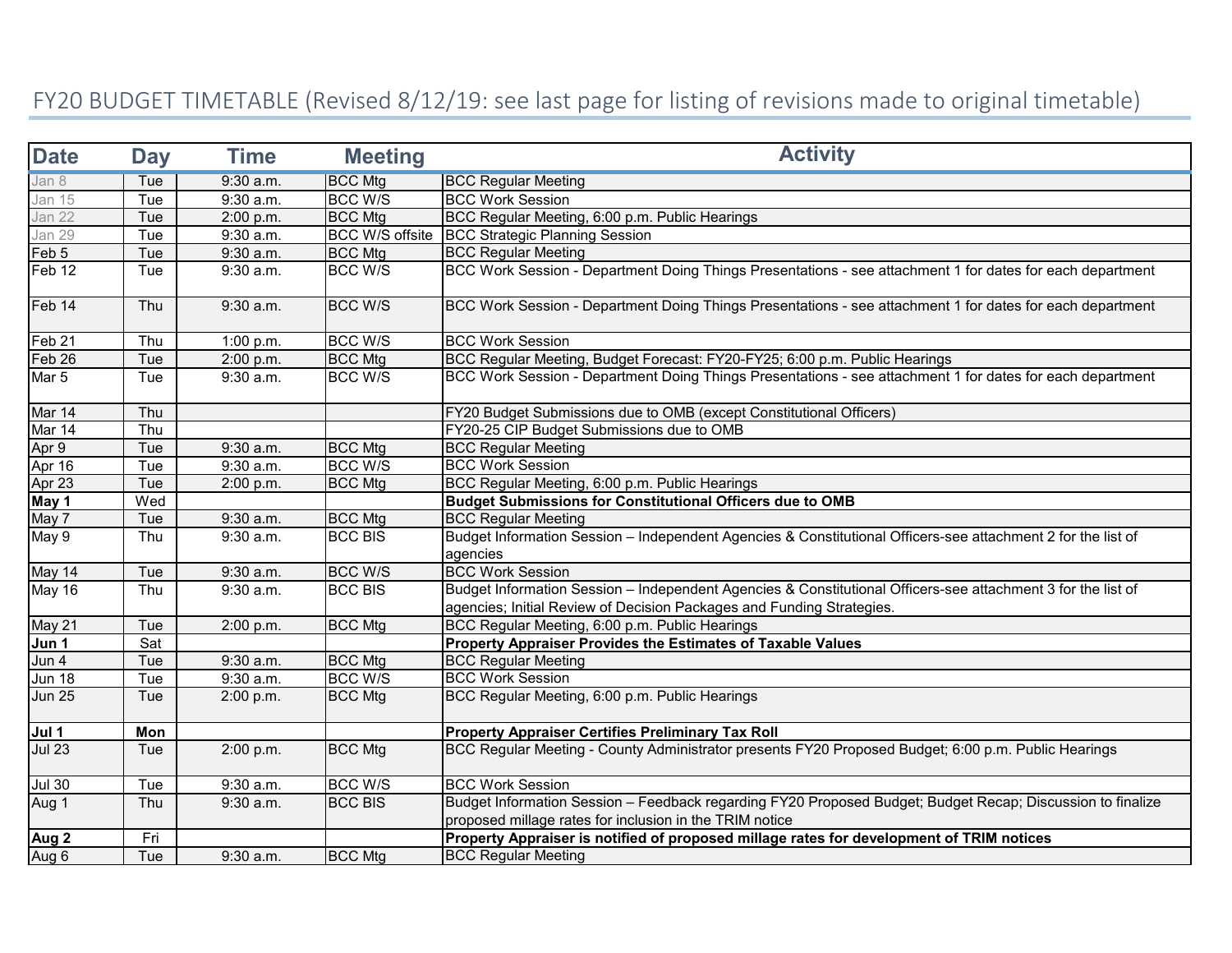| <b>Date</b>   | <b>Day</b> | <b>Time</b> | <b>Meeting</b> | <b>Activity</b>                                                                                           |  |
|---------------|------------|-------------|----------------|-----------------------------------------------------------------------------------------------------------|--|
| <b>Aug 13</b> | Tue        | $9:30$ a.m. | BCC W/S        | <b>IBCC Work Session</b>                                                                                  |  |
| <b>Aug 19</b> | Mon        |             |                | TRIM notices mailed to all property owners                                                                |  |
| Aug 20        | Tue        | 2:00 p.m.   | <b>BCC Mtg</b> | BCC Regular Meeting, 6:00 p.m. Public Hearings                                                            |  |
| <b>Sep 10</b> | Tue        |             |                | <b>Tentative FY20 Budget posted to County website</b>                                                     |  |
| Sep 12        | Thu        | 2:00 p.m.   | <b>BCC PH</b>  | BCC Regular Meeting, 6:00 p.m. Public Hearings - 1st Public Hearing - BCC adopts tentative FY20 millage   |  |
|               |            |             |                | rates and budgets                                                                                         |  |
| <b>Sep 20</b> | Fri        |             |                | Advertisement of Budget Public Hearing Notice and Budget Summary in newspaper                             |  |
| Sep 24        | Tue        | 2:00 p.m.   | <b>IBCC PH</b> | BCC Regular Meeting, 6:00 p.m. Public Hearings - 2nd Public Hearing - BCC adopts final FY20 millage rates |  |
|               |            |             |                | and budgets                                                                                               |  |
| Sep 27        | Fri        |             |                | Distribute Adopted Resolutions to Property Appraiser, Tax Collector, State Department of Revenue          |  |
| Oct 1         | Tue        |             |                | <b>FY20 Begins</b>                                                                                        |  |
| Oct 1         | <b>Tue</b> |             |                | Final Taxable Value (DR-422) Received from Property Appraiser prior to Extension of Rolls                 |  |
| Oct 4         | <b>Fri</b> |             |                | Return Form DR-422 to Property Appraiser within 3 days of receipt                                         |  |
| <b>Oct 23</b> | Wed        |             |                | Final Budget Posted to County's Official Website; Certify Compliance with Sections 200.065 and 200.068,   |  |
|               |            |             |                | <b>Florida Statutes, to Department of Revenue</b>                                                         |  |